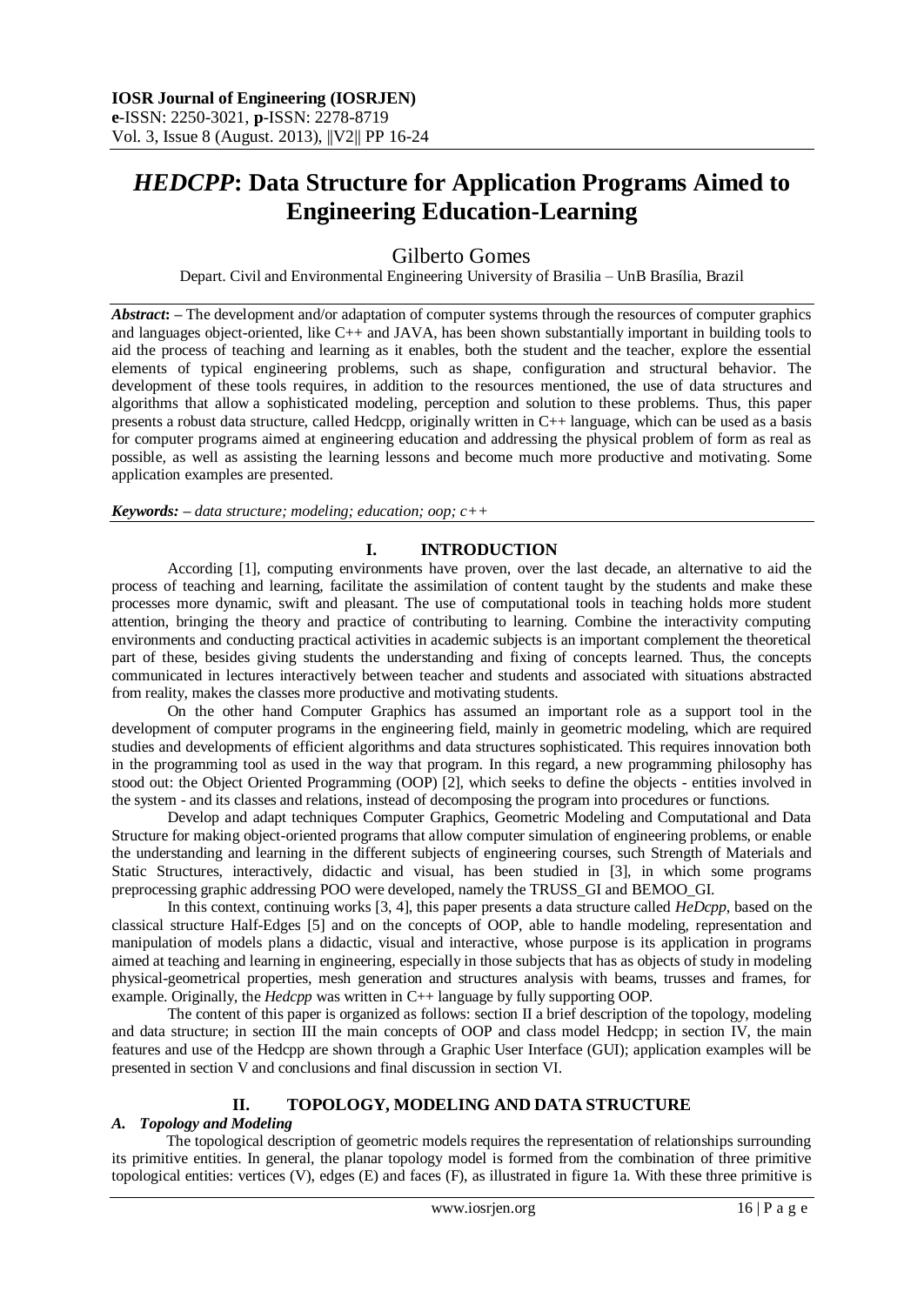possible to establish nine fundamental relationships (Fig. 1b) which describe the proximity and arrangement of a specific group of entities in relation to any one entity.



Figure 1 - a) A planar graph and its topological elements; b) adjacency relations between topological elements.

In addition to the geometric information contained in vertices, edges and faces, the data structures representing the contour consider the topological representation of the information model, which are considered by some explicit store nine adjacency relations. In turn, the creation and manipulation of these models can be performed through operations which consider the geometrical and topological properties of arbitrary planar models. According to the theory of manipulation planar models, a fewer number of operations is sufficient to describe and manipulate most models planes of practical interest. In the manipulation of contour models, the realization of these operations is done by entities called Euler Operators [6].

## *B. Data Structure*

In [3], the representation of the topology of the model was treated through a data structure, based on the well-known structure Half-Edge due [5], capable of recording all steps intermediaries that describe the model in a sequential manner. In [4], the authors introduced some modifications to the original half-edge structure. These modifications were based on the concept of duality, aiming to provide similar relationships to the faces and vertices of a model. A first modification consists in disregard of cycles (loops) in the model hierarchy. It is thus apparent that the data structure has the resultant reduced form of figure 2a, while the analogy between the relations of vertices and faces can be checked, since both entities relate directly with half-edges. Moreover, it was necessary to use special edges, called nil edge, for the representation of faces convenient containing holes, as illustrated in figure 2b. Although these edges play a role similar to the cycles of the data structure of [5], they are considered to be entities like edges whose vertices are not identified.



Figure 2 - a) Storage of the hierarchy of entities in the data structure used; b) use of nil edges to represent faces containing holes.

The type of representation technique used in [3, 4] is a technique for boundary representation (B-Rep) [7], where the model surfaces (with their edges and vertices) are represented explicitly. In this type of modeling the contour of a three-dimensional solid is a two-dimensional surface which is usually represented as a collection of faces. In turn, the model faces are depicted in terms of dimensional curves that define the contours. The models typically represent contour faces in terms of explicit nodes a data structure boundary, thus enabling many alternatives to represent the geometry and topology of a contour model.

In this work, the data structure initially developed to represent planar models of boundary elements will be used to represent any models in engineering programs aimed at teaching and learning of the following content: Static Equilibrium and Structures Analysis at the undergraduate level and analysis through the Boundary Element Method-level graduate.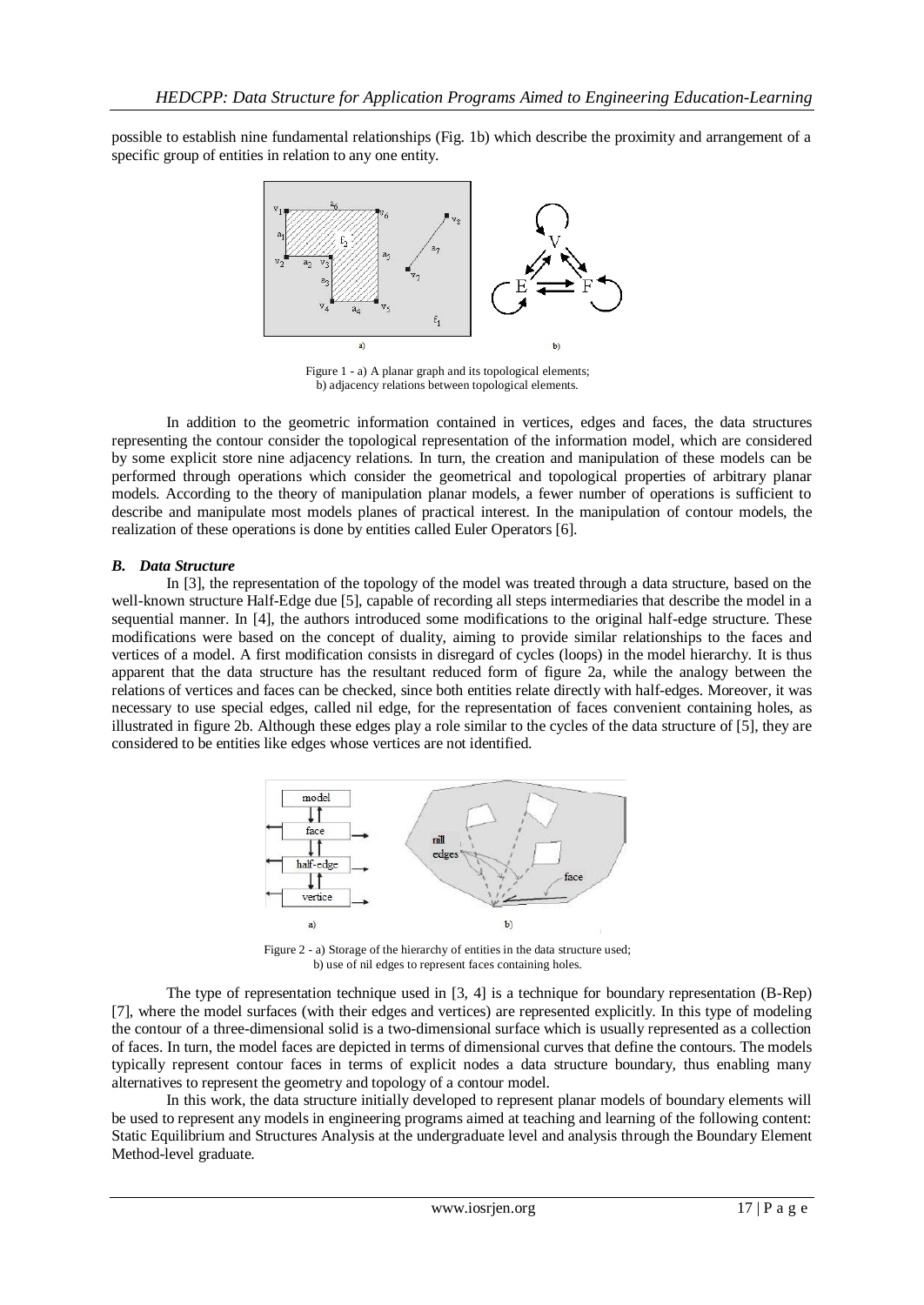## **III. OOP AND HEDCPP CLASSE MODEL**

#### *A. Object Oriented Programming (OOP)*

The object-oriented technology is based on object models, which encompasses the principles of abstraction, hierarchy, encapsulation, classification, modularization, relationship, concurrency, and persistence. According to [2], the paradigm of OOP is the real world of computer systems, consisting of several objects that interact with each other and has its emphasis on code reuse. In this sense, object orientation is a paradigm of analysis, design and programming of systems based on the interaction of objects - entities abstracted from the real world. Table I presents the main concepts of OOP.

| TABLE I. KEY CONCEPTS OF OOP |                                                      |
|------------------------------|------------------------------------------------------|
| <b>Terms</b>                 | <b>Definition</b>                                    |
| Object                       | An instance of a particular class                    |
| Class                        | A template for objects to encapsulate data,          |
|                              | functionality and behavior                           |
| Member                       | A variable or method (operation, service) within an  |
|                              | object                                               |
| Instance                     | An object of a particular class                      |
| Encapsulation                | The binding of data and methods into a class of      |
|                              | objects                                              |
| Inheritance                  | Means that derived classes inherit the variables and |
|                              | methods from their base classes, while possibly      |
|                              | redefining or adding new variables and methods;      |
|                              | this creates a hierarchy of ancestor classes         |
| Polymorphism                 | The ability of classes in a hierarchy to share names |
|                              | for methods that behave appropriately to the         |
|                              | particular class for which they were designed        |

#### *B. Hedcpp Class Model*

Based on the concepts of OOP, the class model of figure 3, described below, was designed to represent all entities involved in the modeling.

- GraphicPrimitives class: this is a base class that represents all geometrical model primitives. The derived objects inherit the only two methods of this: Draw() and Select(), enabling them to draw and to guide the selection, respectively. Point, Line and Face are objects derived from this class.
- GeometricModel class: this class has methods and attributes that define themselves. Its functionality is directly related to the definition of the model geometry. An object of this class aims to perform the actions necessary to the process of building geometry. These actions, which are performed on the graphics primitives are represented by various methods that this class are related to the purpose of defining the geometry, in a process of associating and storing the primitive through its attributes. The proposed data structure is also implemented in this class, allowing your object can be updated every modification during the construction process. That is, the data structure enables the updating of geometry and topology of the model at runtime. The objects of this class have references to all objects derived from GraphicPrimitives with the only purpose of store.
- HalfEdge class: this is a base class without methods, just data members that reference other entities topological model. This class defines the objects half-edges with references to edges and faces. Therefore, no implementation of methods in this class is done.



Figure 3 – Class diagram for modeling process.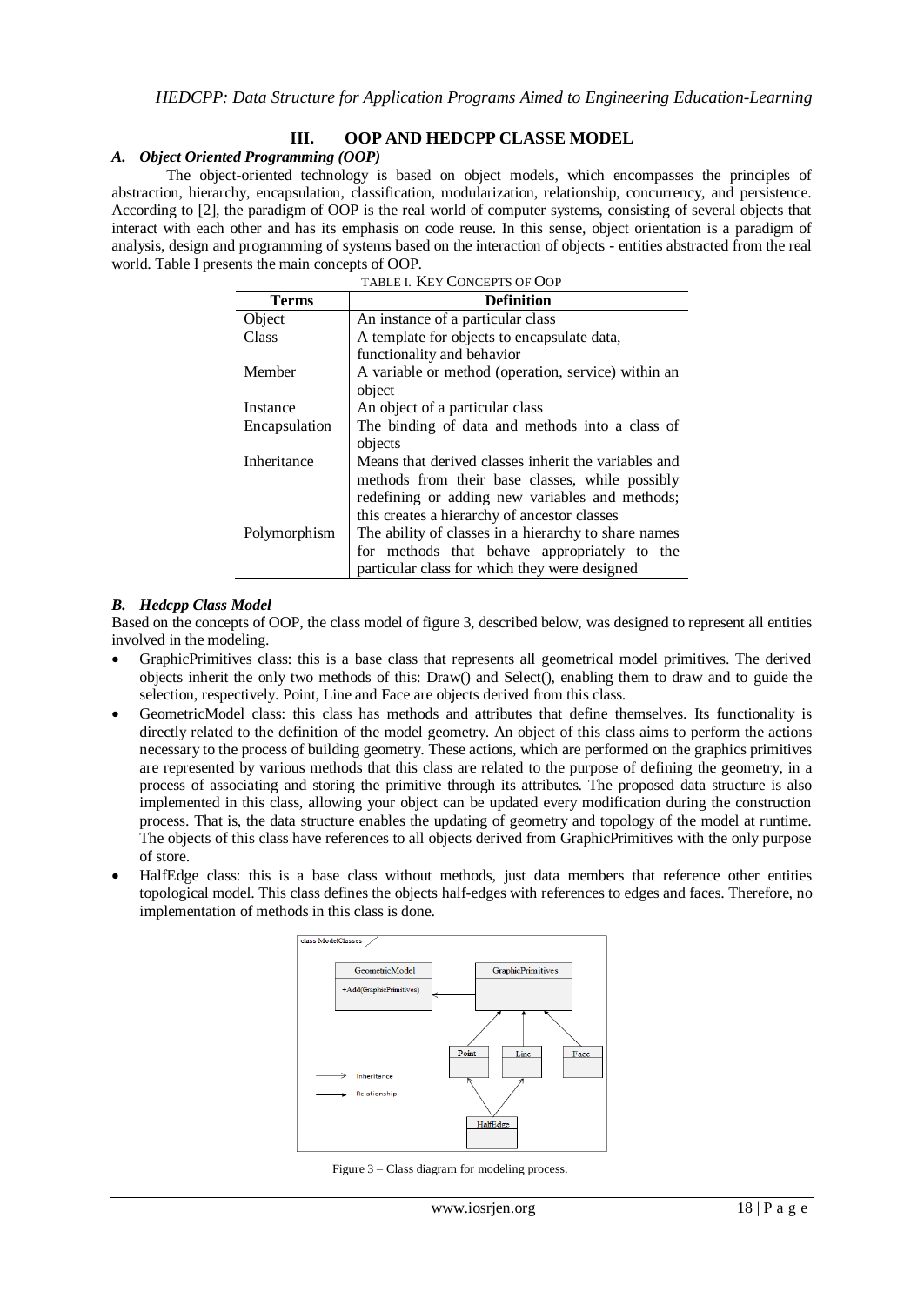# **IV. THE HEDCPP AND ITS CHARACTERISTICS**

In order to visualize and understand the operation of the data structure, a graphical interface was developed solely for this purpose, in order to allow generation of model from a sequence of actions triggered by the user. The interface consists of a graphical program based on windows systems, where actions are controlled by menus, toolbar buttons, keyboard and mouse. In this interface, the user provides as a basic point via the mouse, with each new insertion whole model is updated to ensure consistency through the same data structure. Thus, the main features of the interface are:

- Generation of planar models;
- Automatic identification of the topology of the model (recognition of vertices, edges and faces) through the structure of half-edges implemented;
- Manipulation of the model at runtime through common editing commands (add, select, delete, etc ...). Storing primitive model (vertices, edges and faces) was performed by doubly linked lists. This type of storage is advantageous since these lists do not require a defined size, limited only by available memory of the computer system used. Briefly, the interface program is organized in five hierarchical levels, as illustrated in figure 4, where the first level allows the user to provide the type primitive vertices and edges that are likely candidates to be introduced into the model. Before introducing the candidate vertices and edges, the level of consistency check performs the following tasks:
- Check if the primitive candidate already exists in the model;
- Check possible intersections with the primitives in the model.

After the consistency check, the primitives can be stored in their lists. The next level is through the descriptions of the topological Euler operators [6], and some functions that assist in the appropriate call operator. Finally, the lowest level considers the topological data structure and attributes of each element. Access to this information is accomplished through Euler operators, the next higher level.



Figure 4 – Hierarchical levels program.

## *A. GUI Syntax*

The model program interface is based on the concept of Actions. An action requires an object of a given class and requires that the left mouse button is pressed in the client area so that it is executed. These actions are defined in the handling functions of the buttons (located on the toolbar), and implemented the program in class View.

It has been that each button is associated with a treatment method and the same for each method are described in the number of shares, the object and the function that should run for each action. All of these functions must have the same format, namely a type CPoint argument and a void return type.

The execution of the sequence of actions is controlled by the identifier object class View through current actions "IdCurAction". Each time a button is pressed tools, the treatment function initializes the identifier of the current action. All actions are performed through LButtonDown() function object class View. The implementation of each action requires that the left mouse button is pressed. Figure 5 illustrates the layout and operation of the interface through the concept of actions.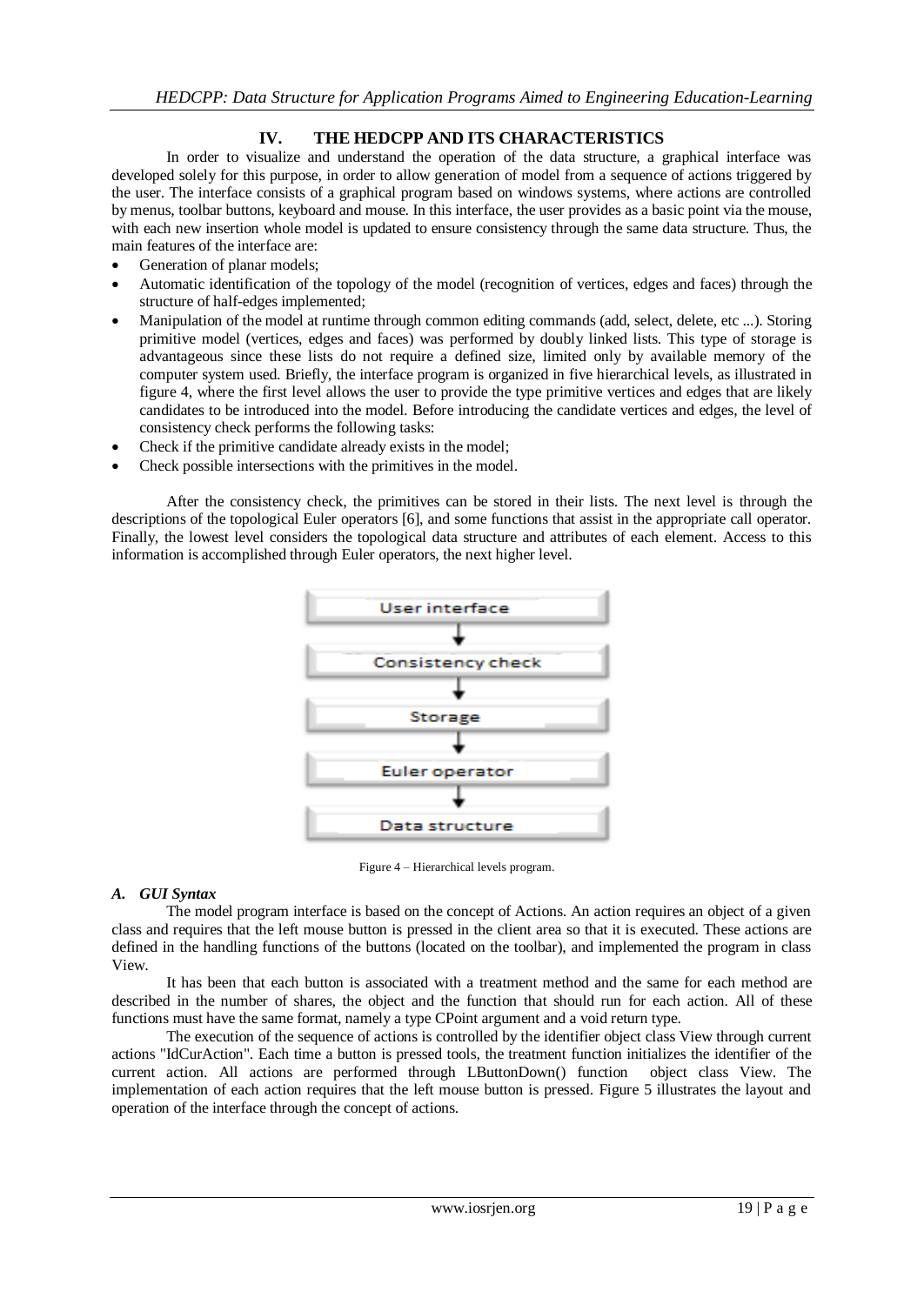

Figure 5 - Syntax interface program.

## **V. APPLICATION EXAMPLES**

The following examples illustrate the application data structure Hedcpp in three different programs listed below. Initially its main features are shown through the interface developed.

- TRUSS GI: Preprocessor graphical object-oriented for building and understanding of physical and geometric modeling of Plane Trusses. This program was written in C++, keeping the characteristics of Hedcpp in its entirety;
- BEMOO\_GI: Preprocessor graphical object-oriented for building and understanding of physical and geometric modeling by Boundary Element Method. This program was written in C++, keeping the characteristics of Hedcpp in its entirety;
- SENG2D: Computational Platform for Teaching and Learning in Engineering. This program is written in Java due to the need to work multiplatform and to extend it in applications like web while retaining, in part, the characteristics of Hedcpp.

## *A. Main Features*

Fig. 6 illustrates the generation, updating and creating new models at runtime, that is, if there is intersection between segments, new segments are created. The recognition of faces (regions) or holes are also automatically identified from the relationship between half-edge and vertex or nil edge.



Figure 6 – a) geometry of the primary elements V-E-F; b) intersection, updating and creating new models.

## *B. TRUSS\_GI*

Fig. 7 shows the geometric model for a plane truss by using only the Line object. Initially (Fig. 7a), the truss consists of three bars and, while drawing the other three bars, the intersection algorithm and updating the topology of the model produced a truss of figure 7b with nine bars. In Fig. 7c the selection object interacting with support and loading objects for physical modeling of the truss. This interaction is achieved through friendly dialogue between user and program.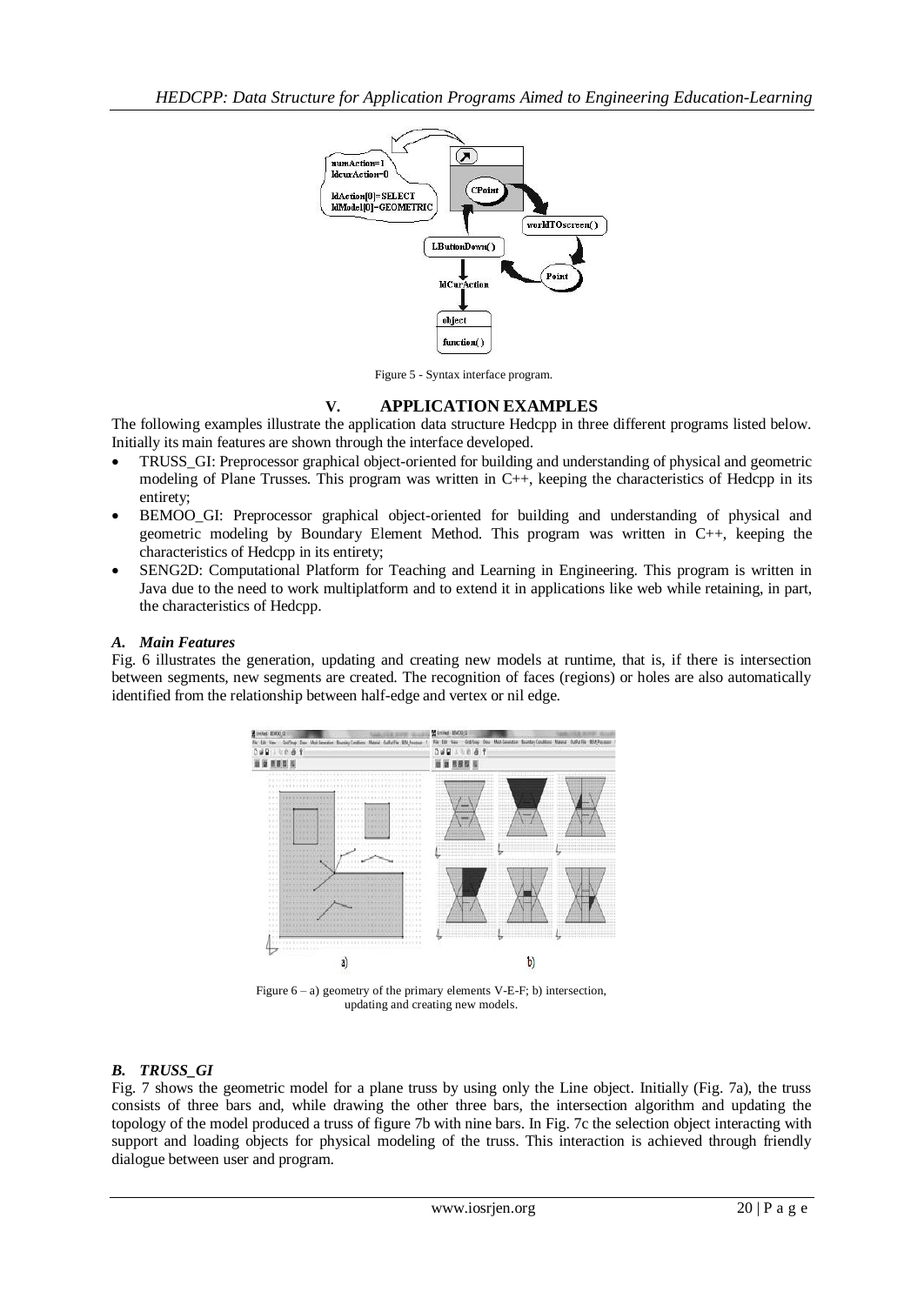

Figure 7 – TRUSS\_GI program for modeling of planar trusses.

## *C. BEMOO\_GI*

Fig. 8 shows a rectangular plate modeled by the Boundary Element Method. In this, the geometry was designed using only the primitive line, and automatically the Hedcpp recognizes primitive Face (shaded region, Fig. 8a). The physical modeling (Fig. 8a) was drawn from the relationship between the select object and primitives with its dialogues (Dirichler and Newman variables, Fig. 8c). In Fig. 8b, we have the boundary element mesh that was generated from the relationship between the Select object and primitives with the mesh generation dialogue, which starts from choice of the element and splitting edges or selected face.



Figure 8 – BEMOO\_GI program for BEM modeling.

## *D. SENG2D*

Fig. 9 presents the visual model of the SENG2D platform with their shortcut buttons (tasks/roles) to assisting the user, which consists of:

 Client Area - for model construction engineering (beams, frames and trusses) through the primitive and Select, Supports and Loads objects;

- Area Diagrams for assembly Free Body Diagrams and Internal Forces;
- Equilibrium equations for writing the equations of static equilibrium;
- Report print the drawings, calculations and results in pdf/jpeg formats.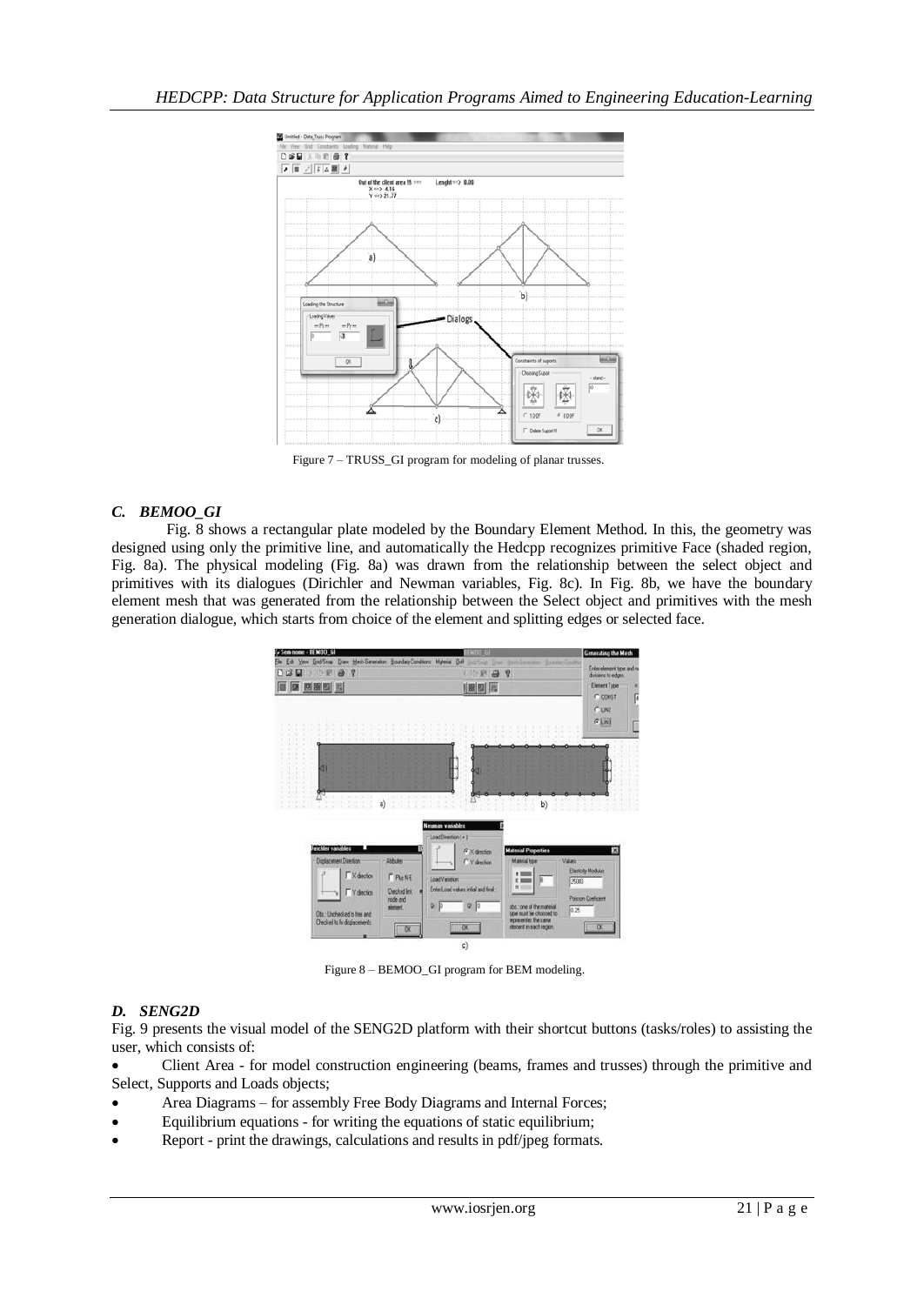

Figure 9 - SENG2D visual model and shortcut buttons.

In order to illustrate the features of SENG2D, consider the model calculation of the beam of figure 10.



Figure 10 - Beam model of the example.

Figures below illustrate the tasks for the module I, understand the external equilibrium, which are:

- Task 1: Physical-geometrical modeling (Fig. 11);
- Task 2: Assembly Free Body Diagram (Fig. 12);
- Task 3: Writing the equations of equilibrium (Fig. 13);
- Task 4: Calculation of the reactions (Fig. 14).



Figure 11 - Task 1: a) defining the geometry, b) interacting with dialogs for physical modeling, and c) final drawing of the beam.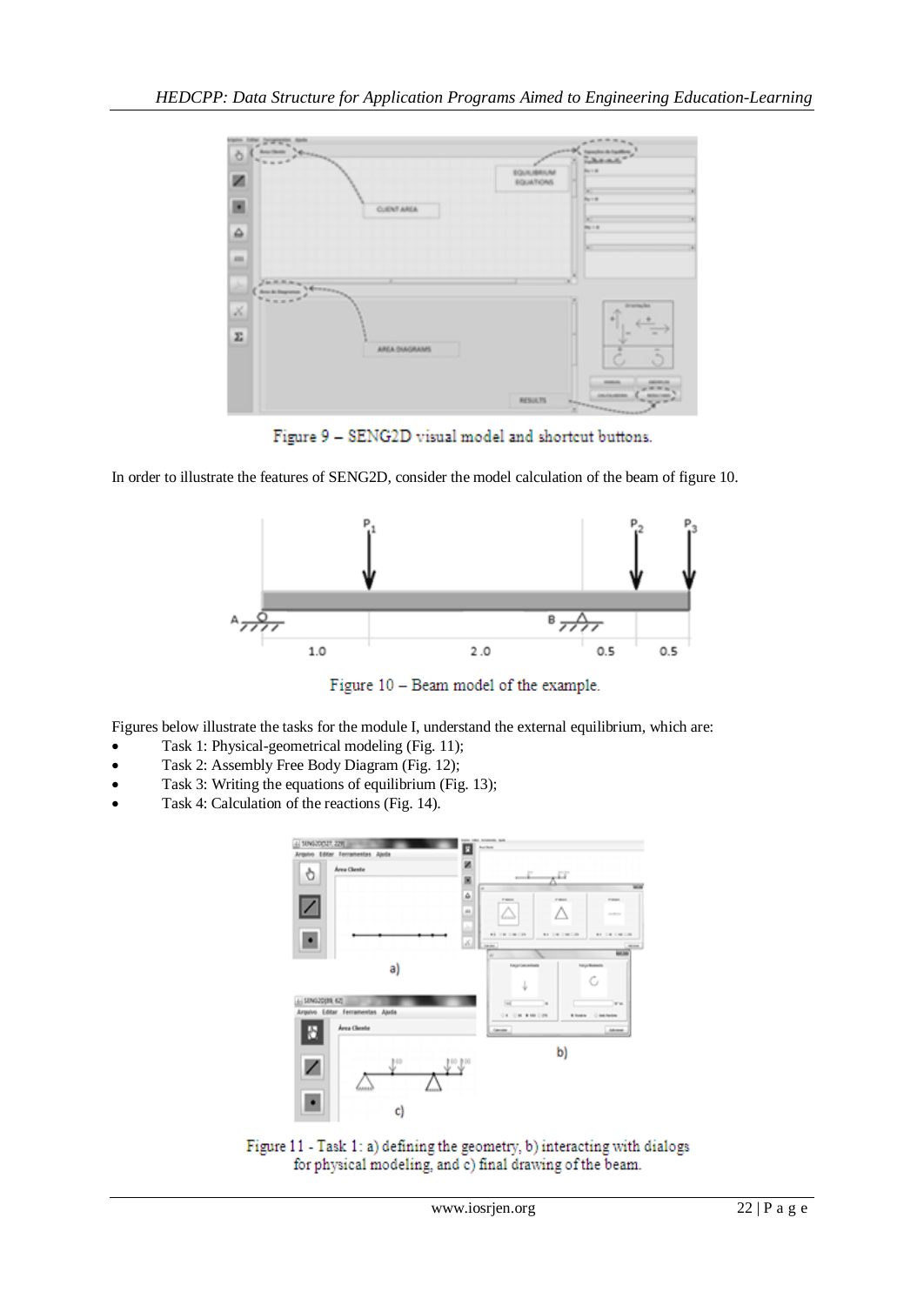





Figure 13 - Task 3: Writing the three equilibrium equations.



Figure 14 - Task 4: Calculation of reactions and report in pdf.